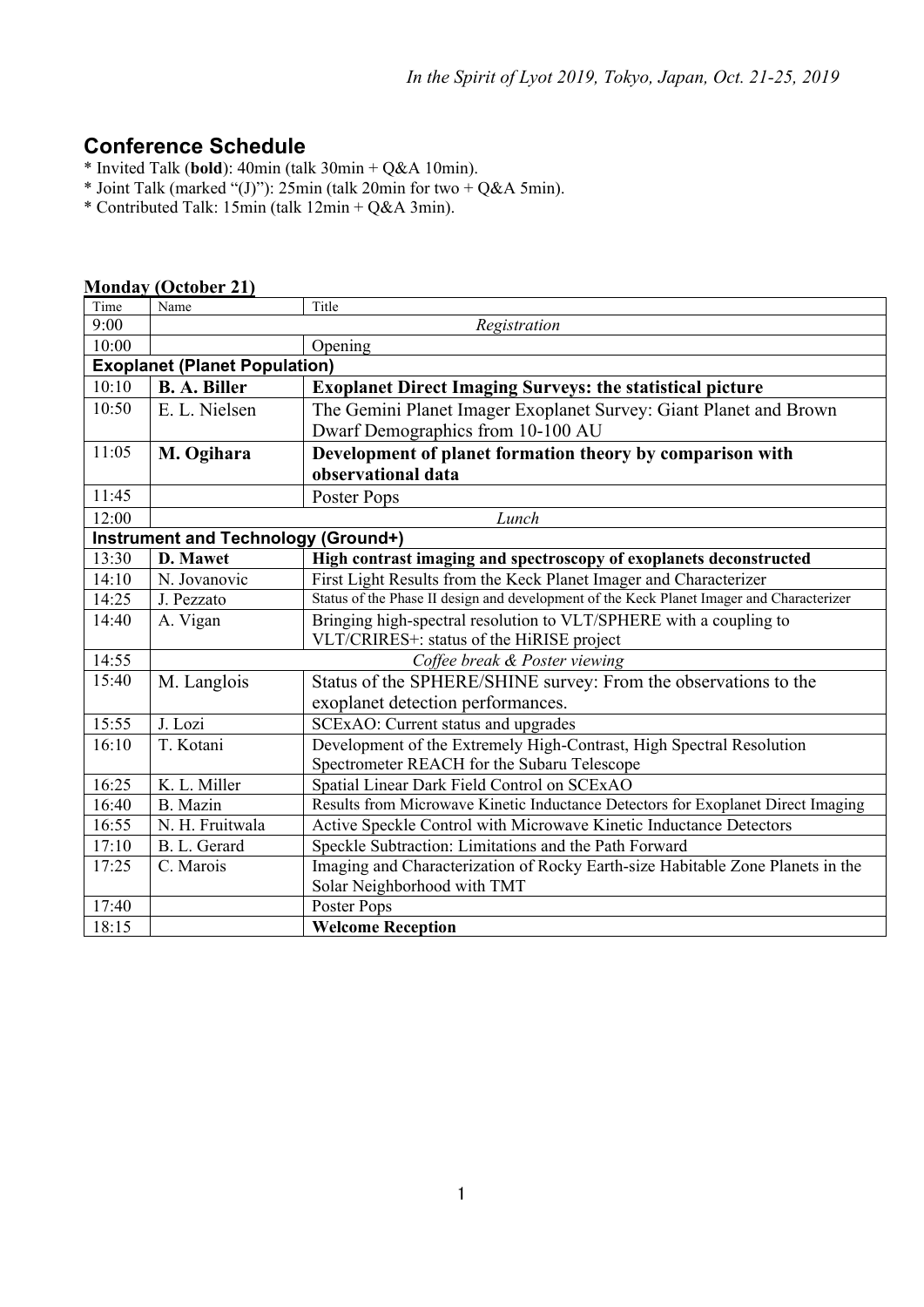|                     | LUSCUAY (OCLUDEL 44)                            |                                                                                     |  |
|---------------------|-------------------------------------------------|-------------------------------------------------------------------------------------|--|
| Time                | Name                                            | Title                                                                               |  |
| 9:00                | Announcement                                    |                                                                                     |  |
| <b>Disk Theory</b>  |                                                 |                                                                                     |  |
| 9:10                | R. Tazaki                                       | Effect of dust size and structure on scattered-light images of protoplanetary disks |  |
| 9:25                | M. Montesinos                                   | Radiative scale-height and shadows in protoplanetary disks                          |  |
| 9:40                | R. Dong                                         | Observing planet formation in protoplanetary disks                                  |  |
| 10:20               |                                                 | Coffee break & Poster viewing                                                       |  |
| <b>Disk Imaging</b> |                                                 |                                                                                     |  |
| 11:00               | L. Perez                                        | <b>Small-scale Substructures in Planet-forming Disks</b>                            |  |
| 11:40               | M. Konishi                                      | Dust Filtration in T Tauri Star HP Cha                                              |  |
| 11:55               | A. Bayo                                         | The illusive disk around TWA 7                                                      |  |
| 12:10               |                                                 | Lunch                                                                               |  |
| 13:30               | C. Ginski                                       | Optical and near-infrared scattered light imaging of protoplanetary disks           |  |
| 14:10               | J. Hashimoto                                    | Near-infrared high resolution observations of protoplanetary disks with Subaru      |  |
| 14:50               |                                                 | Poster Pops                                                                         |  |
| 15:10               | Coffee break & Poster viewing                   |                                                                                     |  |
|                     | <b>Instrument and Technology (Polarization)</b> |                                                                                     |  |
| 16:00               | F. Snik                                         | A polarized view of high-contrast imaging                                           |  |
| 16:40               | R. van Holstein                                 | Polarization-dependent beam shifts upon metallic reflection in diffraction-limited  |  |
|                     |                                                 | astronomical telescopes and instruments                                             |  |
| 16:55               |                                                 | <b>Short Break</b>                                                                  |  |
| <b>Combination</b>  |                                                 |                                                                                     |  |
| 17:10               | J. Birkby                                       | Revealing exoplanet atmospheres by combining high contrast imaging with             |  |
|                     |                                                 | high resolution spectroscopy                                                        |  |
| 17:50               | A. Zurlo                                        | The SPHERE view of our closest multi-planetary system: Proxima Centauri             |  |
| 18:05               | T. D. Brandt                                    | Masses, Orbits, and New Planets and Brown Dwarfs from Combining Imaging             |  |
|                     |                                                 | with Astrometry and Radial Velocity                                                 |  |
| 18:20               |                                                 | Poster Pops                                                                         |  |
| 18:30               |                                                 | Core Time Poster viewing session (with alcoholic beverage)                          |  |

#### **Tuseday (October 22)**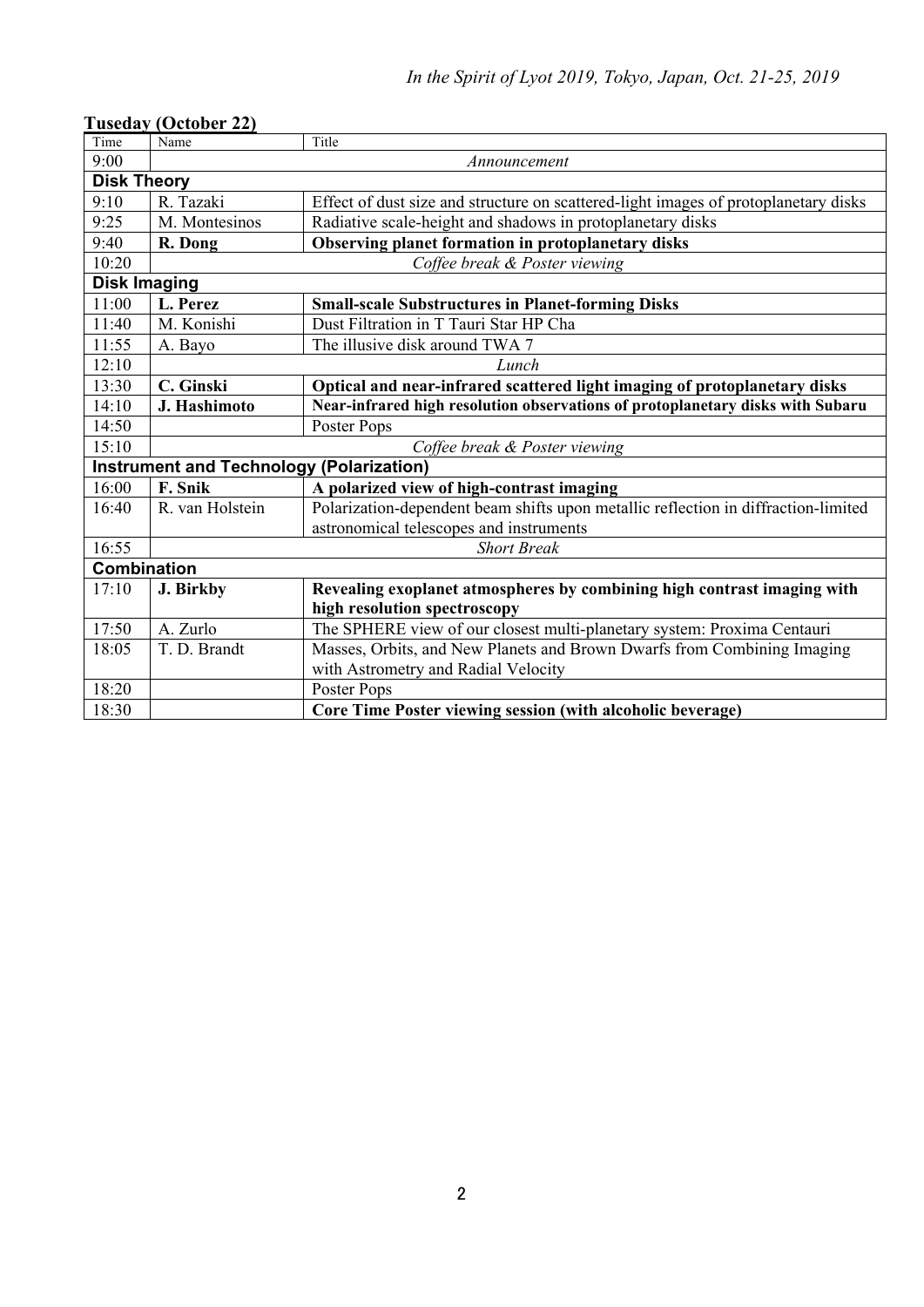|       | $\alpha$ culles avec the control $\omega$ |                                                                     |  |
|-------|-------------------------------------------|---------------------------------------------------------------------|--|
| Time  | Name                                      | Title                                                               |  |
| 9:00  |                                           | Announcement                                                        |  |
|       | <b>Exoplanet Imaging</b>                  |                                                                     |  |
| 9:10  | Q. M. Konopacky                           | <b>Characterizing Directly Imaged Exoplanets</b>                    |  |
| 9:50  | J. J. Wang                                | Detailed Monitoring of the HR 8799 Planets                          |  |
| 10:05 |                                           | Coffee break & Poster viewing                                       |  |
| 10:40 | K. K. Wilcomb                             | Moderate Resolution Spectroscopy of Directly Imaged Exoplanets      |  |
| 10:55 | N. Whiteford                              | Directly-imaged atmospheric characterisation with TauREx retrievals |  |
| 11:10 |                                           | Poster Pops                                                         |  |
| 11:30 |                                           | Lunch                                                               |  |
|       |                                           |                                                                     |  |
| 13:00 |                                           | <b>Excursion</b>                                                    |  |
|       |                                           |                                                                     |  |
| 19:00 |                                           | <b>Poster viewing</b>                                               |  |

#### **Wednesday (October 23)**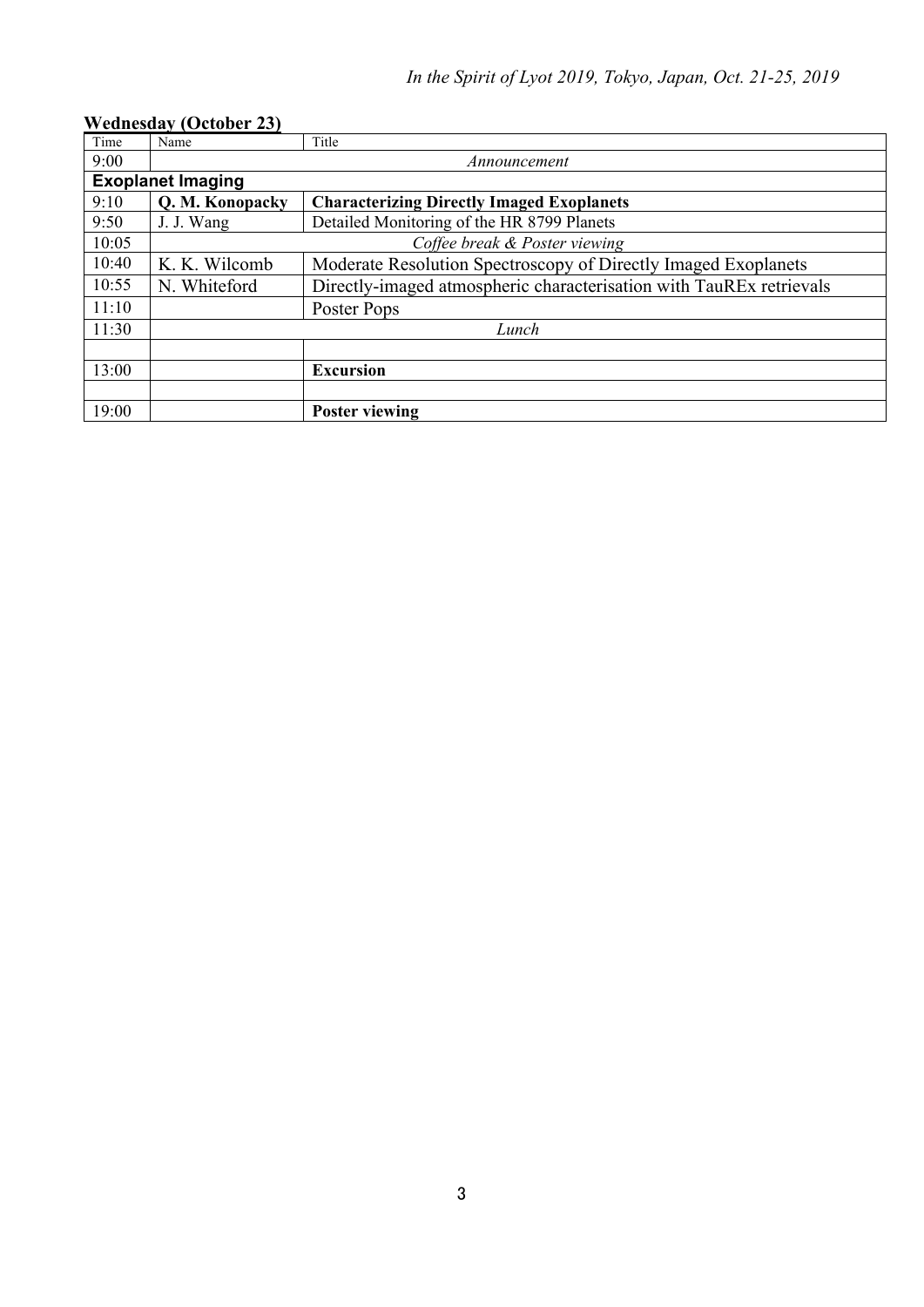| <b>Thursday (October 24)</b> |  |
|------------------------------|--|
|                              |  |

| Time                              | Name                                         | Title                                                                       |
|-----------------------------------|----------------------------------------------|-----------------------------------------------------------------------------|
| 9:00                              |                                              | Announcement                                                                |
| <b>Disk Imaging (Debris Disk)</b> |                                              |                                                                             |
| 9:10                              | M. A. MacGregor                              | <b>Using Debris Disks to Trace Planetary System Formation and Evolution</b> |
| 9:50                              | P. Kalas                                     | Debris disks imaged with the Gemini Planet Imager Exoplanet Survey          |
| 10:05                             | E. Choquet                                   | Analysis of the population of debris disks viewed with HST                  |
| 10:20                             | K. A. Crotts                                 | A Deep Polarimetric Study of the Asymmetrical Debris Disk HD 106906         |
| 10:35                             | J. Milli                                     | The scattering phase function of debris disks                               |
| 10:50                             |                                              | Coffee break & Poster viewing                                               |
|                                   | <b>Observation/Data Reduction Techniques</b> |                                                                             |
| 11:30                             | M. Samland                                   | Exoplanet detection: A temporal approach for increasing contrast            |
|                                   |                                              | performance close to the inner working angle                                |
| 11:45                             | F. Cantalloube                               | Beyond Gaussianity for the speckle statistics, a new consensus for          |
|                                   |                                              | post-processing of high-contrast images.                                    |
| 12:00                             | R. Laugier                                   | Reconciling kernel-phase and coronagraphy: new steps towards combining      |
|                                   |                                              | the performance of opposing techniques.                                     |
| 12:15                             |                                              | Lunch                                                                       |
|                                   |                                              | <b>Instrument and Technology (Coronagraph)</b>                              |
| 13:30                             | N. Murakami                                  | Photonics technology toward high-contrast imaging instruments               |
|                                   |                                              |                                                                             |
| 14:10                             | D. Doelman                                   | Overview and on-sky results of the vector-Apodizing Phase Plate coronagraph |
| 14:25                             | E. Por                                       | The Phase-Apodized-Pupil Lyot Coronagraph (PAPLC): a simple,                |
|                                   |                                              | high-performance Lyot-style coronagraph with a small inner working angle    |
| 14:40                             |                                              | Coffee break & Poster viewing                                               |
|                                   | <b>Future Plan and Facility (Ground)</b>     |                                                                             |
| 15:20                             | J. K. Chilcote &                             | Upgrading the Gemini planet imager: GPI 2.0                                 |
|                                   | A. Boccaletti (J)                            | SPHERE+, Reaching New Depths                                                |
| 15:45                             | H. Kawahara                                  | REACH: Scientific Overview of Extremely High-Contrast Spectroscopy at       |
|                                   |                                              | the Subaru Telescope                                                        |
| 16:00                             | R. Jensen-Clem                               | Exoplanet Imaging with the Planetary Systems Imager                         |
| 16:15                             | G. Chauvin                                   | Planet formation and Exoplanets at the Era of the Extremely Large Telescope |
|                                   | <b>Exoplanet/disk Imaging</b>                | & Future Plan and Facility (Space)                                          |
| 16:30                             | V. Bailey                                    | Overview of the WFIRST Coronagraph Instrument and exoplanet science         |
| 16:45                             | J. H. Debes                                  | <b>Studying Disks at High Contrast with WFIRST/CGI</b>                      |
| 17:25                             |                                              | <b>Poster viewing (Core time)</b>                                           |
| 19:00                             |                                              |                                                                             |

\* We will arrange shuttle buses from the conference place to banquet place.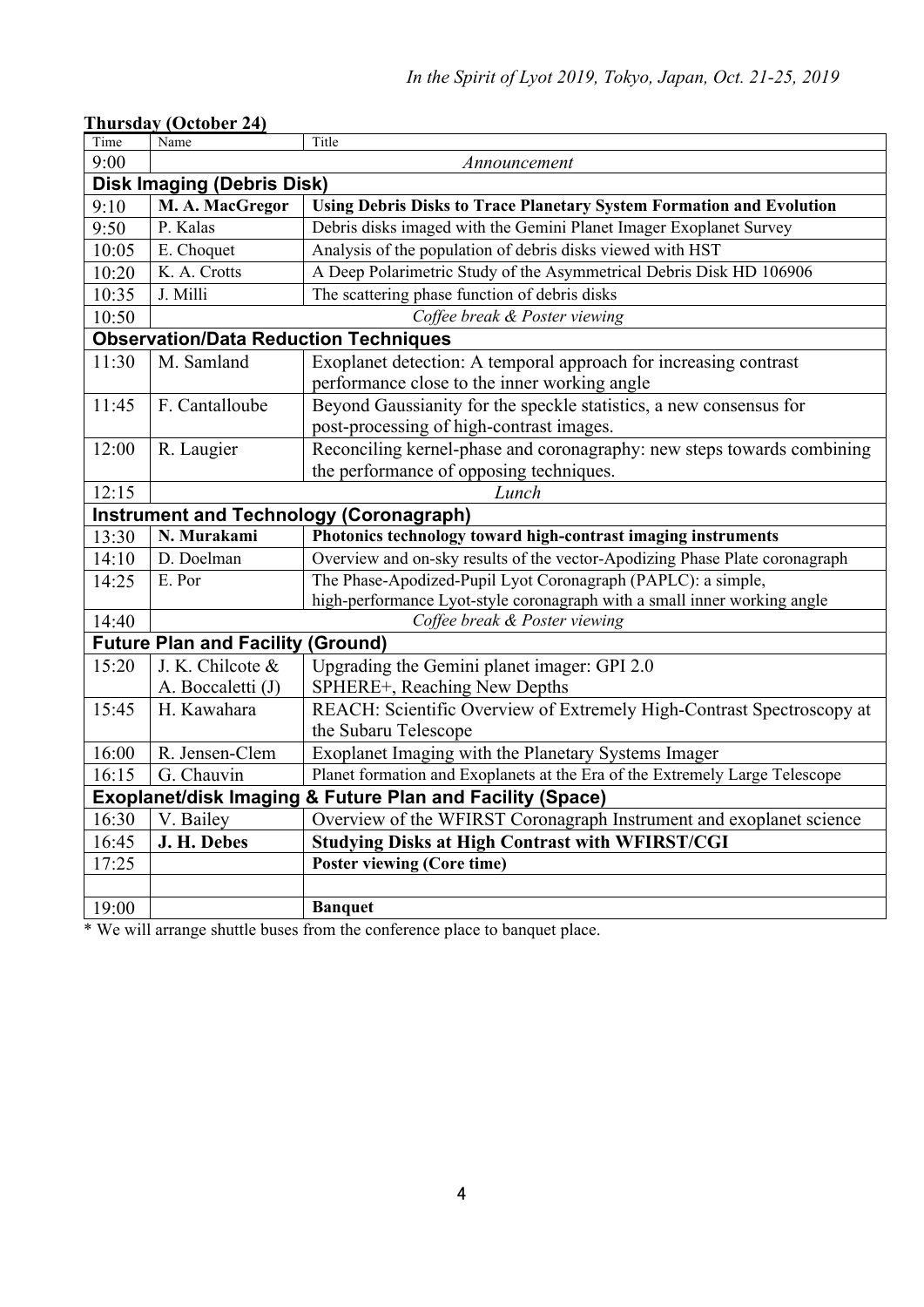# **Friday (October 25)**

| Time  | Name                                     | Title                                                                                                                      |
|-------|------------------------------------------|----------------------------------------------------------------------------------------------------------------------------|
| 9:00  |                                          | Announcement                                                                                                               |
|       | <b>Exoplanet Imaging</b>                 |                                                                                                                            |
| 9:10  | K. B. Follette                           | The Bright Future of Protoplanet Direct Imaging - Lessons Learned from the First                                           |
|       |                                          | Generation Magellan Giant Accreting Protoplanet Survey (GAPlanetS)                                                         |
| 9:25  | A. J. Bohn                               | Young Suns Exoplanet Survey (YSES) reveals planets, brown dwarfs, and                                                      |
|       |                                          | disks in Sco-Cen                                                                                                           |
| 9:40  | T.O.B. Schmidt                           | A tentative first direct detection of a circumplanetary disk                                                               |
| 9:55  | M. Kasper                                | VISIR/NEAR, a 100-hour direct imaging search for low-mass planets in alpha Centauri                                        |
| 10:10 |                                          | Coffee break & Poster viewing                                                                                              |
| 11:00 | T. Currie                                | The Next Generation of Exoplanet Direct Imaging with Extreme                                                               |
|       |                                          | <b>Adaptive Optics</b>                                                                                                     |
| 11:40 | J. M. Stone                              | Thermal-Infrared Integral Field Spectroscopy of Planets and Protoplanets                                                   |
| 11:55 | J. Leisenring                            | Directly Imaging Exoplanets and Disks with JWST NIRCam                                                                     |
| 12:10 |                                          | Lunch                                                                                                                      |
|       | <b>Instrument and Technology (Space)</b> |                                                                                                                            |
| 13:30 | G. Ruane                                 | The Decadal Survey Testbed: Demonstrating Technology for Imaging                                                           |
|       |                                          | Earth-like Exoplanets with Future Space Telescopes                                                                         |
| 13:45 | I. Laginja                               | Laboratory demonstration of high contrast imaging on segmented                                                             |
|       |                                          | apertures: Results from STScI HiCAT testbed                                                                                |
| 14:00 | P. Willems                               | NASA's S5 Starshade Technology Development Activity                                                                        |
| 14:15 | A. Harness                               | Laboratory demonstration of 1e-10 contrast with a sub-scale starshade external occulter                                    |
| 14:30 |                                          | Coffee break & Poster viewing                                                                                              |
|       | <b>Future Plan and Facility</b>          | (Space)                                                                                                                    |
| 15:15 | C. Beichman                              | Direct Imaging and Spectroscopy of Exoplanets with the James Webb Space Telescope                                          |
| 15:55 | S. Hinkley                               | High Contrast Imaging of Exoplanets and Exoplanetary Systems with JWST                                                     |
| 16:35 | L. A. Pueyo &                            | Searching and characterizing exoplanetary gems with ECLIPS, the LUVOIR coronagraph instrument                              |
|       | B. Mennesson (J)                         | High Contrast Observations with the Habitable Exoplanet - Observatory (HabEx): Science Goals and<br>Projected Capabilities |
|       |                                          |                                                                                                                            |
| 17:00 |                                          | <b>Concluding Remarks</b>                                                                                                  |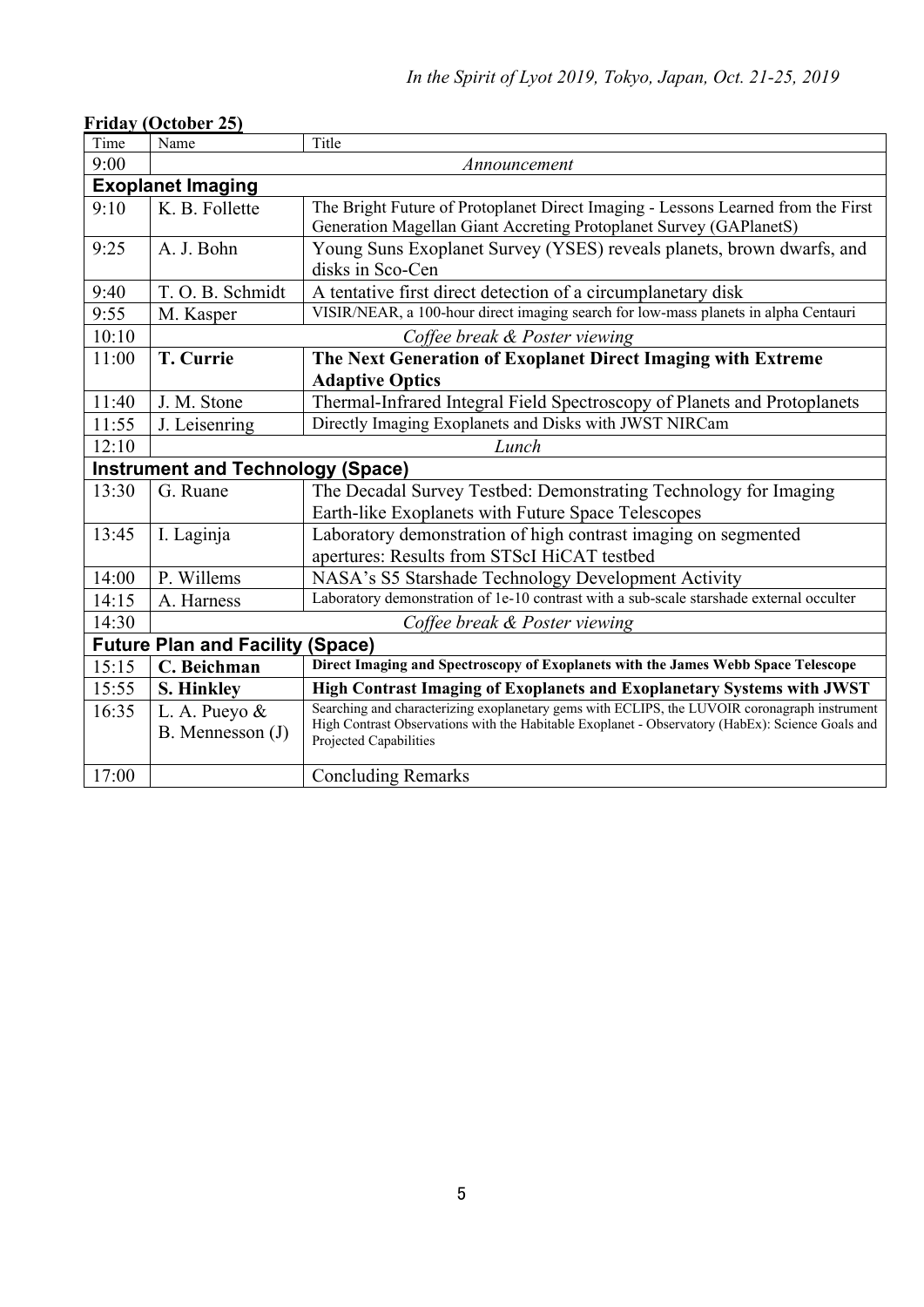# **Poster Pops Schedule**

\* Short talk: 1 min / poster

| Date/Time   | Name                | Title                                                                                                  |
|-------------|---------------------|--------------------------------------------------------------------------------------------------------|
| Monday      | T. Uyama            | Characterizing a directly-imaged planet Kappa And b with SCExAO                                        |
| (Oct. 21)   | S. Itoh             | New Symmetrical Formulation of Hexagonally Segmented Telescopes                                        |
|             | <b>B.</b> Sutlieff  | A vector Apodising Phase Plate view of an exoplanet atmosphere                                         |
| 11:45-12:00 | R. Belikov          | Theoretical Performance Limits for Coronagraphs on Obstructed and                                      |
|             |                     | Unobstructed Apertures: How Much Can Current Designs be Improved?                                      |
|             | J. Kammerer         | Studying giant planet formation with Fourier plane imaging techniques                                  |
|             | J.H. Girard         | The 2019 WFIRST Exoplanet Imaging Data Challenge                                                       |
|             | S.C. Eriksson       | Near-visual integral-field spectroscopy of the circumbinary planet / brown                             |
|             |                     | dwarf 2M0103(AB) b with the new Narrow Field Mode on MUSE.                                             |
| Monday      | R. Morgan           | A Standard comparison of exoplanet yield for the LUVOIR and HabEx                                      |
| (Oct. 21)   |                     | Concept Studies.                                                                                       |
|             | S. P. Bos           | Focal-plane wavefront sensing with the vAPP: on-sky demonstration at SCExAO                            |
| 17:40-17:50 | N. I. Godoy Barraza | New algorithms to improve the quality of NACO coronagraphic images.                                    |
|             | J. Zhang            | New NIR Polarimetric Differential Imaging Modes on the Subaru                                          |
|             |                     | Coronagraphic Extreme Adaptive Optics Instrument                                                       |
|             | T. Currie           | Developing and Demonstrating Linear Dark Field Control for Exo-Earth                                   |
|             |                     | Imaging with the Ames Coronagraph Experiment Testbed                                                   |
|             |                     |                                                                                                        |
|             | C. Mejia Prada      | Deformable Mirrors Controller Architectures for High-Contrast Imaging Overview                         |
| Tuesday     | T. Stolker          | MIRACLES: an atmospheric characterization survey of planetary and                                      |
| (Oct.22)    |                     | substellar companions at 4-5 micron                                                                    |
|             | R.T. Tominaga       | Formation of axisymmetric substructures via secular instabilities triggered                            |
| 14:50-15:10 |                     | by dust-gas friction and turbulent viscosity in protoplanetary disks                                   |
|             | S.Z. Takahashi      | Structure of the protoplanetary disk around V1094 Sco obtained from dust                               |
|             |                     | continuum emission and SED                                                                             |
|             | D. Tamayo           | Detecting distant, sub-Jovian planets in scattered light through their<br>circumplanetary debris disks |
|             |                     | ALMA reveals a misaligned, HCO <sup>+</sup> -rich, inner gas disk inside the large                     |
|             | S. Mayama           | cavity of the transitional disk around J160421.7-213028                                                |
|             | G.M. Strampelli     | Unveiling a population of substellar binary companions in a young cluster: HST                         |
|             |                     | survey of the Orion Nebula Cluster in the $H_2O$ 1.4 µm absorption band                                |
|             | J. Hom              | Comparison of PSF Subtraction Algorithms on Disk Imaging Data                                          |
|             | D.M. van Dam        | High Resolution Polarisation Imaging of 1SWASP J140747.93-394542.6                                     |
|             |                     | The Search for an Extrasolar Ring System                                                               |
|             | J. Gonzalez-Quiles  | <b>WFIRST Coronagraph Exoplanet Scene Simulations</b>                                                  |
|             | W.R. Thompson       | Searching for Additional Outer Planets Around HR8799                                                   |
|             | N. Engler           | The VIBES Exoplanet Survey with SPHERE                                                                 |
|             |                     | <b>SPHERE Observations of Debris Disks</b>                                                             |
|             | N. Engler           |                                                                                                        |
| Tuesday     |                     |                                                                                                        |
| (Oct. 22)   |                     |                                                                                                        |
| 18:20-18:30 |                     |                                                                                                        |
|             |                     |                                                                                                        |
|             |                     |                                                                                                        |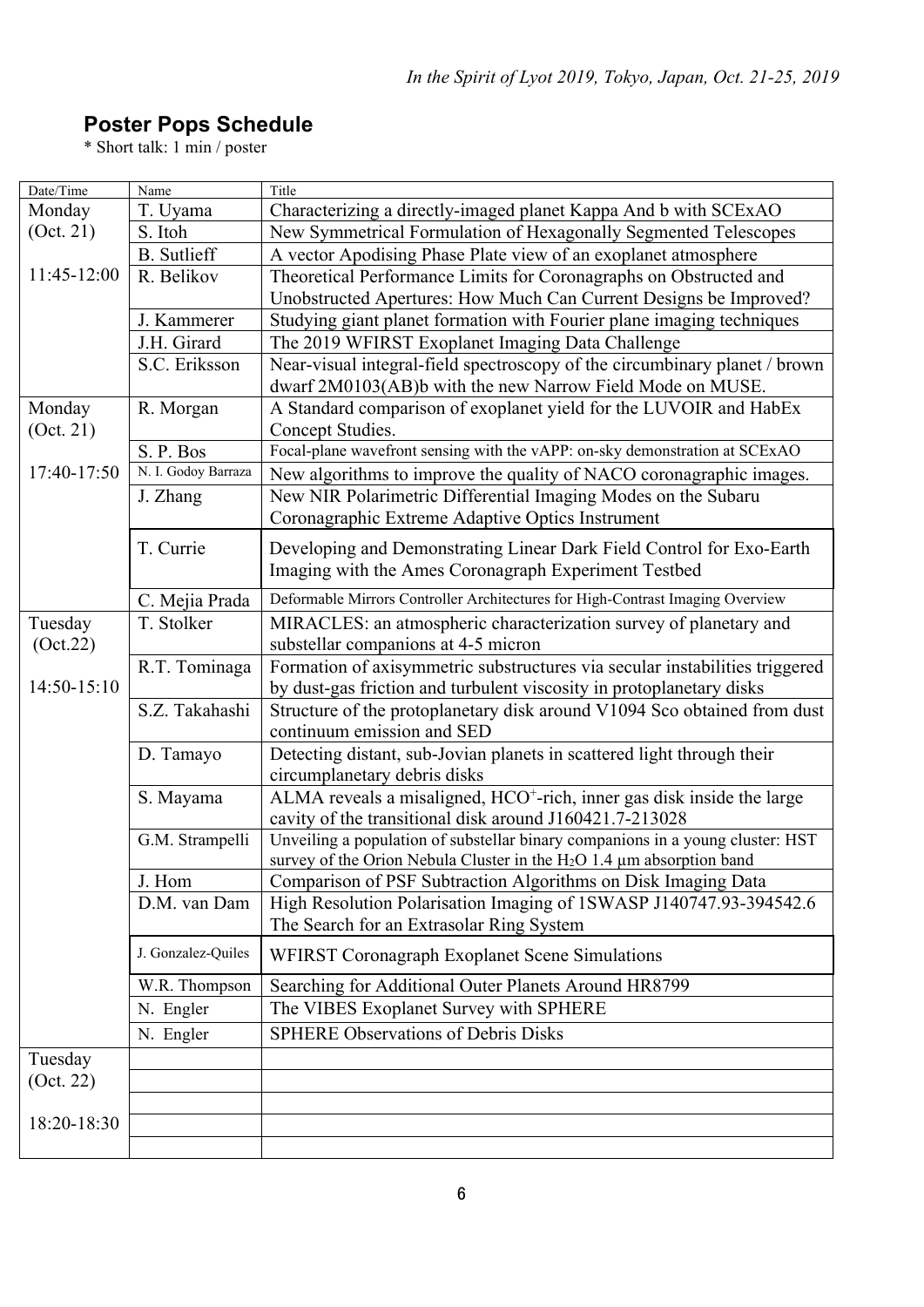| Wednesday<br>(Oct. 23) | A.Boehle     | Combining high contrast imaging and radial velocities to constrain the<br>planetary architecture of nearby stars         |
|------------------------|--------------|--------------------------------------------------------------------------------------------------------------------------|
| $11:10-11:30$          | T. Groff     | The Parabolic Deformable Mirror Testbed at Goddard Space Flight Center                                                   |
|                        | A.J. Riggs   | Results with FALCO, a Software Package for Coronagraphic Wavefront<br>Correction                                         |
|                        | A. Takahashi | Laboratory demonstration of a cryogenic deformable mirror for wavefront<br>correction of space-borne infrared telescopes |
|                        | A. Vigan     | On-sky validation of the ZELDA wavefront sensor for the calibration of<br>non-common path aberrations in VLT/SPHERE      |
|                        | A. Vigan     | First constraints on the population of young giant exoplanets from the<br>SPHERE infrared survey for exoplanets (SHINE)  |
|                        | R. Nakatani  | Radiation Hydrodynamics Simulations of Photoevaporating<br>Protoplanetary Disks with Various Metallicities               |
|                        | G. Otten     | Performance simulations of the high-res characterization of directly<br>imaged planets with HiRISE                       |
|                        | G. Aerna     | SPHERE reveals warped disk around HD 139614                                                                              |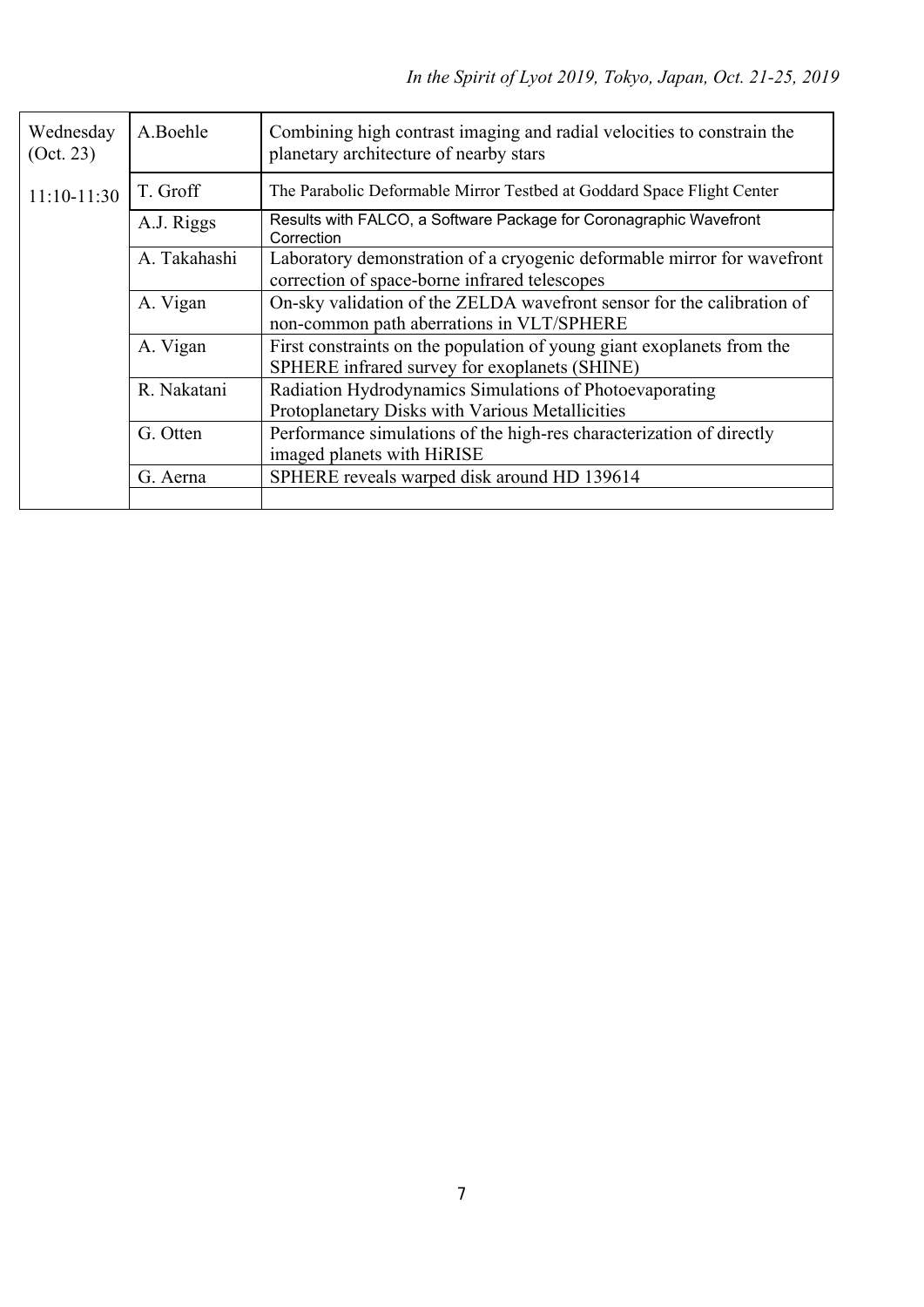# **Poster Titles**

|                    | елоріансь пінадін,            |                                                                                            |
|--------------------|-------------------------------|--------------------------------------------------------------------------------------------|
| $\rm No.$          | Name                          | Title                                                                                      |
| $P1-01$            | T. Uyama                      | Characterizing a directly-imaged planet Kappa And b with SCExAO                            |
| $P1-02$            | J. K. Ward Duong              | Gemini Planet Imager Spectroscopy of the Reddest Known Substellar                          |
|                    |                               | Companion HD206893 B                                                                       |
| $P1-03$            | P. Calissendorff              | Spectral characterization of newly detected young substellar binaries with SINFONI         |
| $P1-04$            | A. Vigan                      | First constraints on the population of young giant exoplanets from the                     |
|                    |                               | SPHERE infrared survey for exoplanets (SHINE)                                              |
| $P1-05$            | N. Engler                     | The VIBES Exoplanet Survey with SPHERE                                                     |
| P <sub>1</sub> -06 | M. Janson                     | BEAST: The B-star Exoplanet Abundance Study                                                |
| P1-08              | D. M. van Dam                 | High Resolution Polarisation Imaging of 1SWASP J140747.93-394542.6                         |
|                    |                               | The Search for an Extrasolar Ring System                                                   |
| P1-09              | J. H. Girard                  | Imaging gap-carving, accreting protoplanets with MUSE                                      |
| $P1-10$            | S. C. Eriksson                | Near-visual integral-field spectroscopy of the circumbinary planet / brown                 |
|                    |                               | dwarf 2M0103(AB)b with the new Narrow Field Mode on MUSE.                                  |
| $P1-11$            | M. Bonnefoy                   | Planets and protoplanets revealed by the molecular mapping technique.                      |
| $P1-12$            | T. Stolker                    | MIRACLES: an atmospheric characterization survey of planetary and                          |
|                    |                               | substellar companions at 4-5 micron                                                        |
| $P1-13$            | W. R. Thompson                | Searching for Additional Outer Planets Around HR8799                                       |
| $P1-14$            | M. L. Bryan                   | First Constraints on the 3D Angular Momentum Architecture of a Planetary System            |
| $P1-15$            | G. M. Strampelli              | Unveiling a population of sub-stellar binary companions in a young cluster:                |
|                    |                               | HST survey of the Orion Nebula Cluster in the H <sub>2</sub> O 1.4 $\mu$ m absorption band |
| $P1-16$            | C. Fontanive                  | The new COPAINS tool for target selection and orbital characterisation of                  |
|                    |                               | direct imaging systems                                                                     |
| $P1-17$            | D. Tamayo                     | Detecting distant, sub-Jovian planets in scattered light through their                     |
|                    |                               | circumplanetary debris disks                                                               |
| $P1-18$            | A. Skemer                     | Imaging Temperate Exoplanets                                                               |
| $P1-19$            | Z. Briesemeister              | High Spatial Resolution Thermal Infrared Integral Field Spectroscopy                       |
| $P1-20$            | G. Singh                      | Active minimization of non-common path aberrations using a self-coherent                   |
|                    |                               | camera for imaging exoplanetary systems.                                                   |
| $P1-21$            | C. Dahlqvist                  | RSM detection map for direct exoplanet detection in ADI sequences                          |
| $P1-22$            | E. Bendek                     | Deformable Mirrors Controller Architectures for High-Contrast Imaging Overview             |
|                    | $P1-23$   L. Y. C. Leboulleux | How to speed up your simulations of ground-based images                                    |
| $P1-24$            | J. H. Girard                  | Generating Realistic Coronagraphic Images of Point Source Detections with                  |
|                    |                               | <b>JWST's NIRCam and MIRI</b>                                                              |
| $P1-25$            | J. Llop Sayson                | Searching for Alpha Centauri A Companions with the James Webb Space                        |
|                    |                               | Telescope MIRI Coronagraphic Mode                                                          |
| $P1-26$            | C. Mejia Prada                | The WFIRST Coronagraph telescope simulator: Building a coronagraph calibrator              |
| $P1-27$            | J. Gonzalez-Quiles            | WFIRST Coronagraph Exoplanet Scene Simulations                                             |

## **Exoplanet Imaging**

### **Exoplanet Theory**

| No. | Name              | Title                                                                                                                                                                 |
|-----|-------------------|-----------------------------------------------------------------------------------------------------------------------------------------------------------------------|
|     | P2-01   Y. Aoyama | Theoretical modeling of $Ha$ spectral profile with 1D-radiation-hydrodynamic<br>simulation: constraining the accretion rate and mass of the protoplanets PDS70b and c |
|     | $P2-02$ S. WANG   | Formation of Planetary Systems in Mean Motion Resonances                                                                                                              |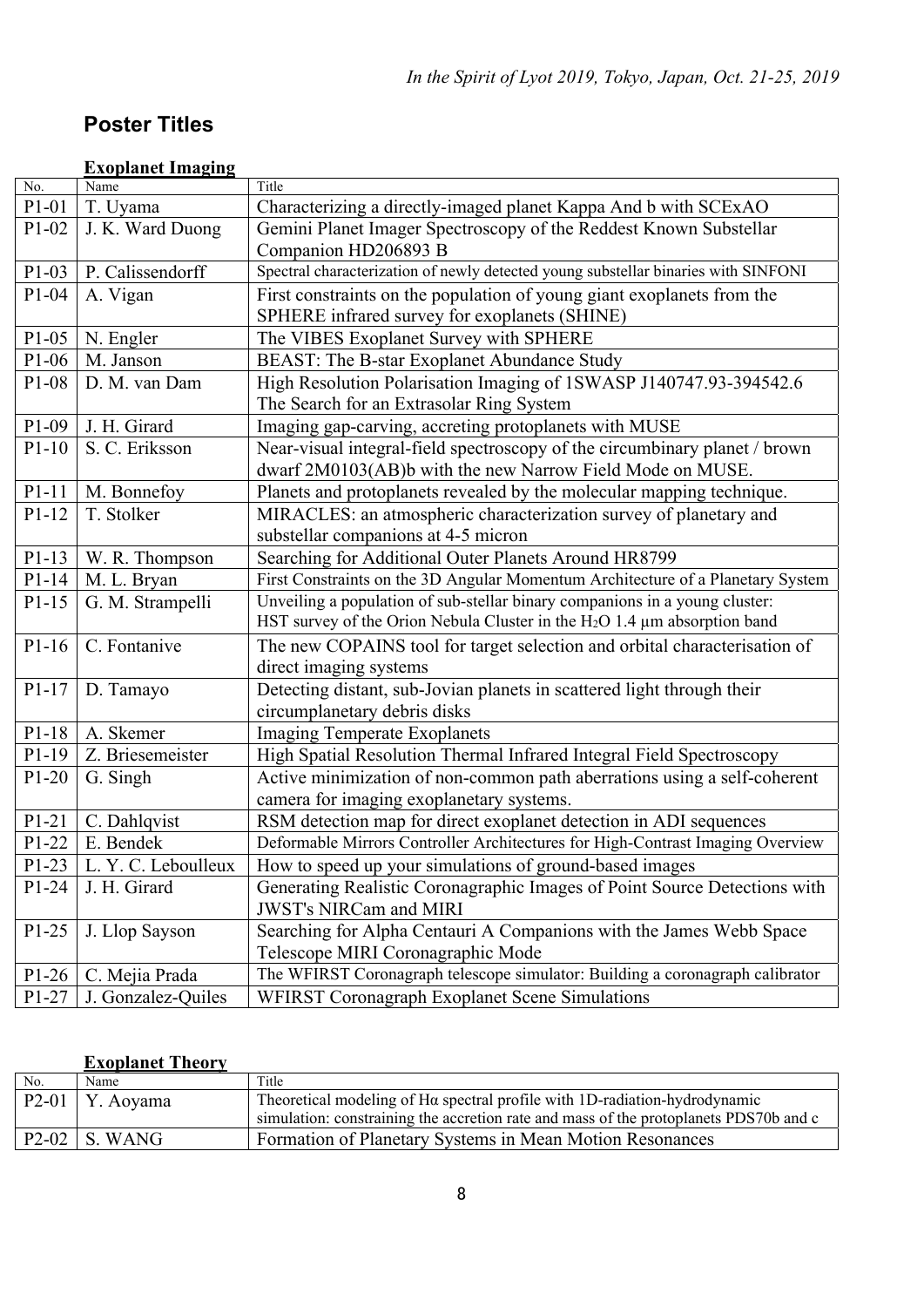|         | <b>Disk Imaging</b> |                                                                                    |
|---------|---------------------|------------------------------------------------------------------------------------|
|         | Name                | Title                                                                              |
| P3-01   | M. Honda            | Water ice mapping toward protoplanetary disk                                       |
| P3-02   | Y. Yang             | Subaru Telescope High-contrast Observations of disks in multiple systems           |
| P3-03   | S. Jin              | New constraints on the dust and gas distribution in the LkCa 15 disk               |
| $P3-04$ | S. Z. Takahashi     | Structure of the protoplanetary disk around V1094 Sco obtained from dust           |
|         |                     | continuum emission and SED                                                         |
| P3-05   | M. Momose           | Investigating the gas-to-dust ratio in the protoplanetary disk of HD 142527        |
| P3-06   | S. Mayama           | ALMA reveals a misaligned, HCO <sup>+</sup> -rich, inner gas disk inside the large |
|         |                     | cavity of the transitional disk around J160421.7-213028                            |
| P3-07   | S. Kim              | The derivation of the dust properties using the synthetic ALMA multiband analysis  |
| P3-08   | S. Kim              | The detection of a dust ring beyond the outer edge of the dust disk around CR Cha  |
| P3-09   | G. Singh            | Discovery of an azimuthal density gradient in a gas-rich debris disk possibly      |
|         |                     | related to a massive collision                                                     |
| $P3-10$ | C. Perrot           | First resolved observations of a highly asymmetric debris disc around HD           |
|         |                     | 160305 with VLT/SPHERE                                                             |
| P3-11   | C. Perrot           | First detection of a very sharp ring in near-infrared light with VLT/SPHERE        |
|         |                     | around HD 121617.                                                                  |
| $P3-12$ | N. Engler           | SPHERE Observations of Debris Disks                                                |
| $P3-13$ | J. Olofsson         | Dust production in young debris disks                                              |
| $P3-14$ | J. Mazoyer          | The Surprising Scattering Phase Function of HR 4796 A                              |
| $P3-15$ | S. G. Wolff         | HD 146897; An Icy Debris Disk as seen by the Gemini Planet Imager                  |
| $P3-16$ | J. Patience         | A Survey for Resolved Debris Disks in the Sco-Cen Association                      |
| $P3-17$ | J. Hom              | Comparison of PSF Subtraction Algorithms on Disk Imaging Data                      |
| P3-18   | C. A. Grady         | The Eroding Disk of AU Mic: Implications for the Habitability of M-star            |
|         |                     | <b>Terrestrial Planets</b>                                                         |
| P3-19   | P. Hinz             | The Hunt for Observable Signatures of Terrestrial planetary Systems                |
|         |                     | (HOSTS): How Much Dust should We Expect in the Habitable Zone?                     |
| $P3-20$ | E. S. Douglas       | A high-contrast SmallSat Mission Concept                                           |
| P3-21   | G. M. Aerna         | SPHERE reveals warped disk around HD 139614                                        |

### **Disk Theory**

| No.     | Name                 | Title                                                                        |
|---------|----------------------|------------------------------------------------------------------------------|
| $P4-01$ | R. T. Tominaga       | Formation of axisymmetric substructures via secular instabilities triggered  |
|         |                      | by dust-gas friction and turbulent viscosity in protoplanetary disks         |
|         | $P4-02$   Y. Sakurai | Clustering and collision statistics of dust particles in weakly compressible |
|         |                      | turbulence in protoplanetary disks                                           |
|         | P4-03   M. Kunitomo  | Dispersal of Protoplanetary Disks with Magnetically-driven and               |
|         |                      | Photoevaporative Winds                                                       |
|         | P4-04   R. Nakatani  | Radiation Hydrodynamics Simulations of Photoevaporating Protoplanetary       |
|         |                      | Disks with Various Metallicities                                             |

# **Instrument and Technology**

| No.                    | Name       | Title                                                    |
|------------------------|------------|----------------------------------------------------------|
| D5.<br>.0 <sup>1</sup> | antalloube | <b>SPHERE</b><br>the current<br>-limitations<br>contrast |
|                        |            |                                                          |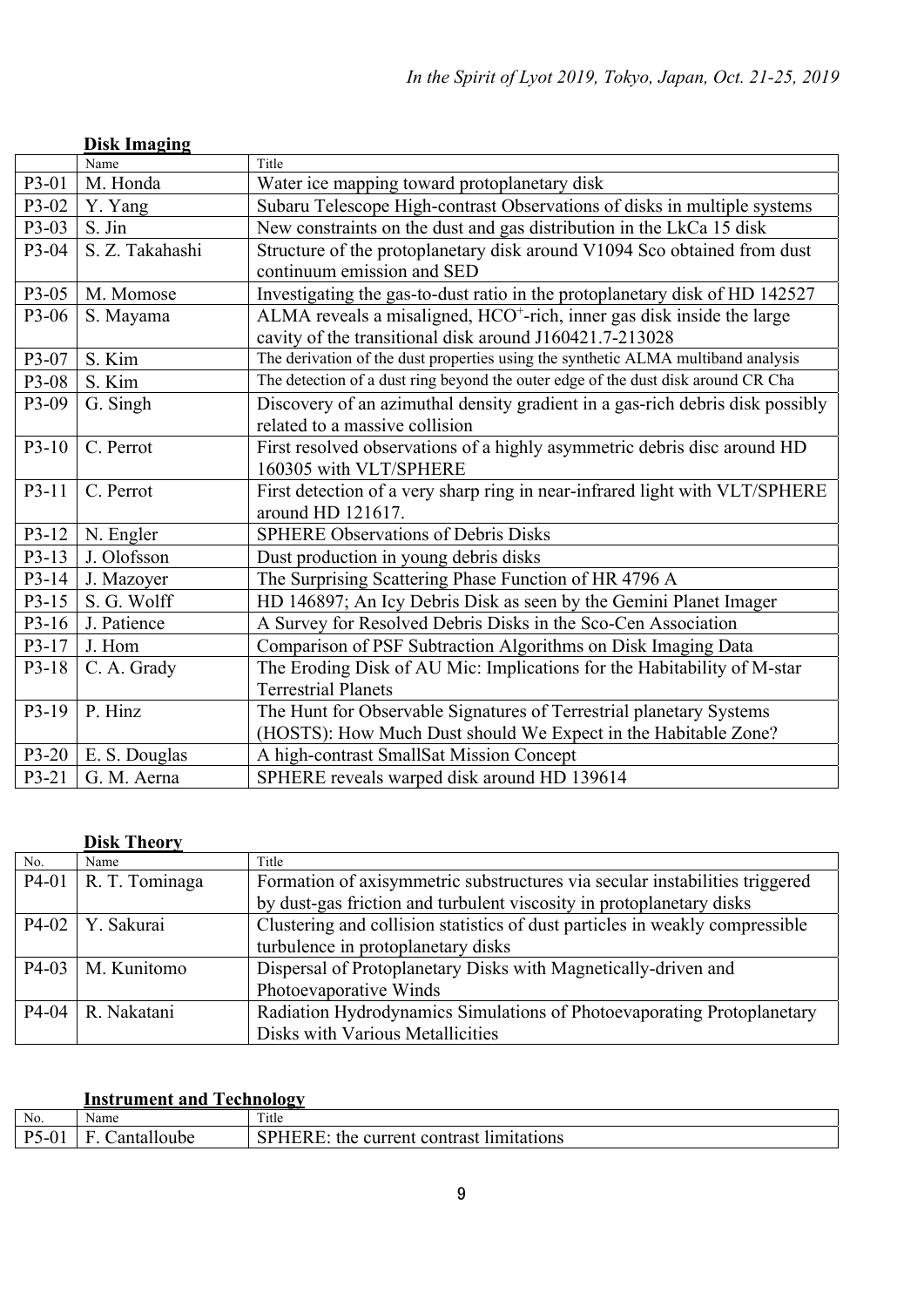| P5-02   | O. Guyon          | Prototyping High Contrast Imaging for ELTs on SCExAO: Users' Guide<br>and Recent Highlights |
|---------|-------------------|---------------------------------------------------------------------------------------------|
| P5-03   | J. Zhang          | New NIR Polarimetric Differential Imaging Modes on the Subaru                               |
|         |                   | Coronagraphic Extreme Adaptive Optics Instrument                                            |
| $P5-04$ | A. Sahoo          | Astrometry and Photometry with Satellite Speckles                                           |
| P5-05   | D. Vassallo       | Overview of the coronagraphic capabilities of SHARK-NIR, the second-                        |
|         |                   | generation high contrast imager for the Large Binocular Telescope                           |
| P5-06   | E. Carolo         | XAO-assisted coronagraphy with SHARK-NIR: from simulations to laboratory tests              |
| P5-07   | S. Itoh           | New Symmetrical Formulation of Hexagonally Segmented Telescopes                             |
| P5-08   | R. Galicher       | Wrapped Vortex: a Cheap Achromatic Coronagraph Phase Mask                                   |
| P5-09   | D. Rouan          | Continuous phase mask "à la four-quadrant" optimized for achromatism and bandpass.          |
| $P5-10$ | J. Nishikawa      | Combination of apodized pupil and phase mask coronagraph for Subaru Telescope               |
| $P5-11$ | J. Lozi           | Polychromatic analysis of the coronagraphs in SCExAO                                        |
| $P5-12$ | C. Lopez          | Chromatic Performance Of A Vector Vortex Coronagraph                                        |
| $P5-13$ | J. G. Kuhn        | SLM-based Digital Adaptive Coronagraphy: Status, performance update,                        |
|         |                   | and future prospects                                                                        |
| $P5-14$ | K. Fogarty        | Towards High Throughput and Low-Order Aberration Robustness for                             |
|         |                   | Vortex Coronagraphs with Central Obstructions                                               |
| P5-15   | K. Enya           | Heritage of technology for mid-infrared coronagraph onboard space-borne                     |
|         |                   | telescopes for exoplanet characterization                                                   |
| P5-16   | M. N'Diaye        | Imaging short orbit exoplanets from the ground with novel Apodized Pupil                    |
|         |                   | Lyot Coronagraphs                                                                           |
| P5-17   | T. Currie         | Developing and Demonstrating Linear Dark Field Control for Exo-Earth                        |
|         |                   | Imaging with the Ames Coronagraph Experiment Testbed                                        |
| P5-18   | R. Belikov        | Theoretical Performance Limits for Coronagraphs on Obstructed and                           |
|         |                   | Unobstructed Apertures: How Much Can Current Designs be Improved?                           |
| P5-19   | R. Juanola-       | Sensitivity to telescope aberrations for exoplanet detection with the                       |
|         | Parramon          | LUVOIR coronagraph instrument ECLIPS                                                        |
| $P5-20$ | S. Hildebrandt    | SISTER: Simulating Exoplanetary Systems as observed with Starshade                          |
| P5-21   | A. Vigan          | On-sky validation of the ZELDA wavefront sensor for the calibration of                      |
|         |                   | non-common path aberrations in VLT/SPHERE                                                   |
|         | $P5-22$ S. P. Bos | Focal-plane wavefront sensing with the vAPP: on-sky demonstration at SCExAO                 |
| $P5-23$ | S. B. Vievard     | Overview of focal plane wavefront sensors to correct for the Low Wind                       |
|         |                   | Effect on SUBARU/SCExAO                                                                     |
| P5-24   | M. Langlois       | Mach-Zehnder Wavefront sensor for XAO: From laboratory tests to on sky                      |
|         |                   | measurements using the SCAO capability of CANARY at the William Hershel<br>Telescope        |
| P5-25   | G. W. Allan       | Deep Neural Networks Improve the Dynamic Range of Lyot-based Low                            |
|         |                   | <b>Order Wavefront Sensing</b>                                                              |
| $P5-26$ | A. Takahashi      | Laboratory demonstration of a cryogenic deformable mirror for wavefront                     |
|         |                   | correction of space-borne infrared telescopes                                               |
| P5-27   | A. J. E. Riggs    | Results with FALCO, a Software Package for Coronagraphic Wavefront Correction               |
| $P5-28$ | E. Cady           | Wavefront control and calibration for the WFIRST Coronagraph Instrument                     |
| $P5-29$ | D. Sirbu          | Applications of Multi-Star Wavefront Control to WFIRST, HABEX, and LUVOIR                   |
| $P5-30$ | M. Perrin         | Wavefront Control and Modeling for High Contrast on Segmented                               |
|         |                   | Apertures: Results from the HiCAT Testbed                                                   |
| P5-31   | A. Potier         | Comparing Focal Plane Wavefront Sensors on THD2 bench : Self-coherent                       |
|         |                   | camera, Pair Wise Probing and COFFEE                                                        |
| P5-32   | P. Baudoz         | Overview of the THD2 performance                                                            |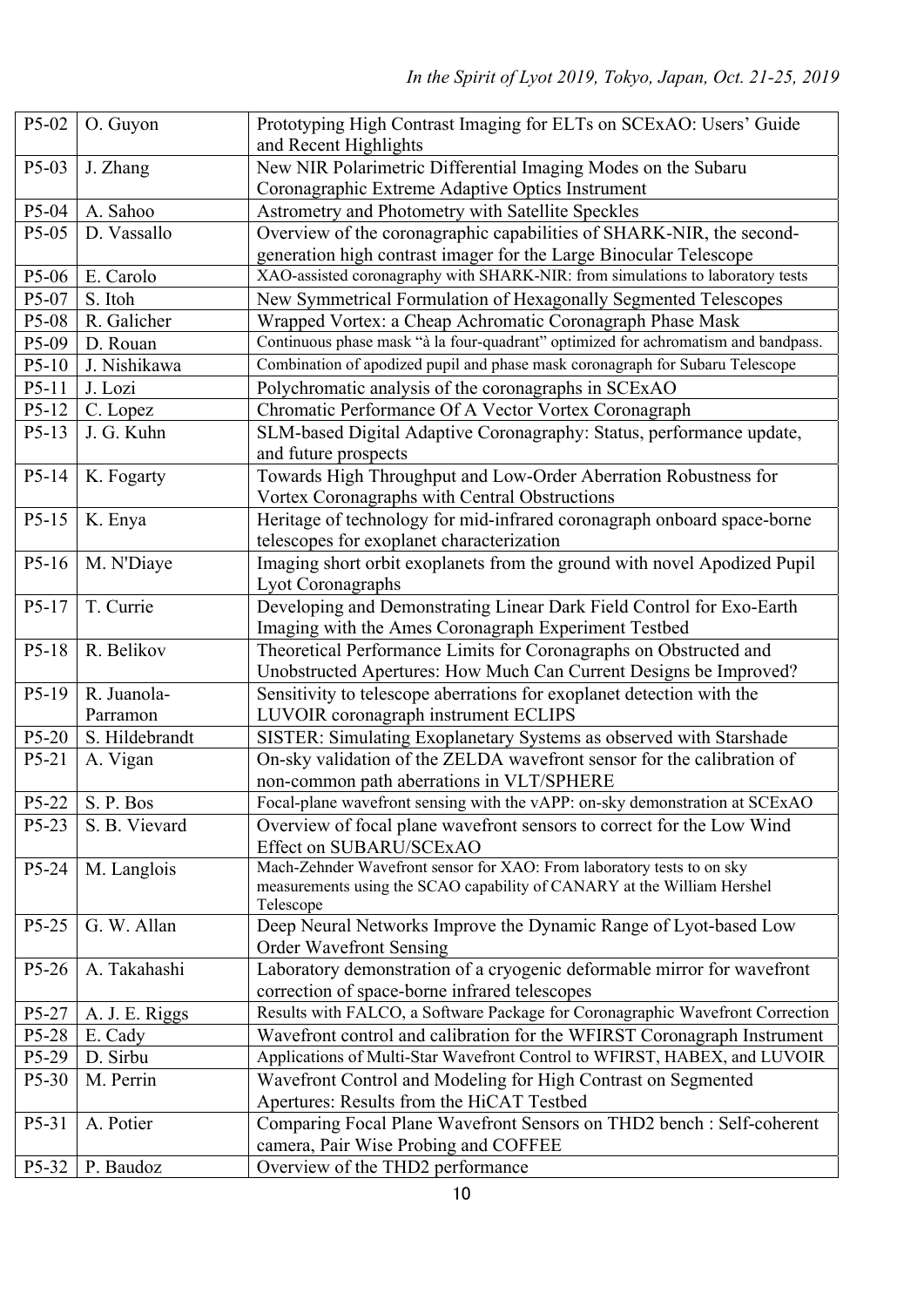| $P5-33$            | T. Groff       | The Parabolic Deformable Mirror Testbed at Goddard Space Flight Center            |
|--------------------|----------------|-----------------------------------------------------------------------------------|
| P5-34              | R. E. Morgan   | Assembly, Integration, and Testing of the Deformable Mirror                       |
|                    |                | Demonstration Mission (DeMi) CubeSat Payload                                      |
| $P5-35$            | J. Llop Sayson | New high contrast technology demonstrations at the High-Contrast                  |
|                    |                | Spectroscopy Testbed for Segmented Telescopes (HCST)                              |
| P5-36              | G. Otten       | Performance simulations of the high-res characterization of directly imaged       |
|                    |                | planets with HiRISE                                                               |
| P5-37              | C. Beichman    | The Promise of Diffraction Limited Spectrometers for Exoplanet Characterization   |
| P5-38              | C. Coker       | Progress Towards a Laboratory Demonstration of a Multi-Object, Single-            |
|                    |                | Mode Fiber Spectrograph                                                           |
| P5-39              | E. Huby        | Spectroscopy below the diffraction limit with FIRSTv2 at the Subaru Telescope     |
| P <sub>5</sub> -40 | R. D. Stelter  | An Introduction to SCALES, the Next-Generation Exoplanet Spectrograph             |
| P <sub>5</sub> -41 | G. MORETTO     | Partially Filled Aperture Interferometric Telescopes Achieving Large Aperture and |
|                    |                | Coronagraphic Performance — The Exo-Life Finder (ELF) Telescope.                  |
| P <sub>5</sub> -42 | D. Echeverri   | Vortex Fiber Nulling for Exoplanet Observations: Concept, Laboratory              |
|                    |                | Results, and Planned On-Sky Deployment                                            |
| $P5-43$            | E. Serabyn     | Detecting companions inside the coronagraphic regime with nulling interferometry  |
| P5-44              | F. Martinache  | Robust high contrast imaging with kernel-nulling interferometry                   |
| P5-45              | E. Maier       | Implementing Multi-wavelength Fringe Tracking for the LBTI's Phase                |
|                    |                | Sensor, PHASECam                                                                  |
| P5-46              | K. H. Yip      | Pushing the Limits of Exoplanet Discovery via Direct Imaging with Deep Learning   |

# **Observation/Data Reduction Techniques**

| No.     | Name                | Title                                                                             |
|---------|---------------------|-----------------------------------------------------------------------------------|
| P6-01   | M. Perrin           | Data Processing and Calibrations for the Gemini Planet Imager Exoplanet Survey    |
| P6-02   | R. van Holstein     | A highly-automated end-to-end pipeline to reduce VLT/SPHERE-IRDIS                 |
|         |                     | polarimetric data                                                                 |
| P6-03   | A.-M. LAGRANGE      | Comparison between SPHERE and GPI astrometries                                    |
| P6-04   | G. Zhao             | High-contrast Imaging technique combining IRS and ADI                             |
| P6-05   | N. I. Godoy Barraza | New algorithms to improve the quality of NACO coronagraphic images.               |
| P6-06   | J. Kammerer         | Studying giant planet formation with Fourier plane imaging techniques             |
| P6-07   | Y. Xin              | Numerical Investigations of Coronagraphic Self-Calibration                        |
| P6-08   | P. Patapis          | Exploring the limits of directly imaging exoplanets with the Medium               |
|         |                     | Resolution Imaging Spectrograph on JWST MIRI                                      |
| P6-09   | <b>B.</b> Sutlieff  | A vector Apodising Phase Plate view of an exoplanet atmosphere                    |
| $P6-10$ | I. Waldmann         | Atmospheric retrievals of directly imaged planets using TauREx3 and deep learning |
| $P6-11$ | N. Nikolaou         | Refining exoplanet atmospheric retrievals with information-theoretic methods      |

#### **Combination**

| No.     | Name                   | Title                                                                            |
|---------|------------------------|----------------------------------------------------------------------------------|
| $P7-01$ | A. Boehle              | Combining high contrast imaging and radial velocities to constrain the           |
|         |                        | planetary architecture of nearby stars                                           |
|         | $P7-02$   M. Kenworthy | Results from the Beta Pictoris b Hill Sphere Transit Campaign                    |
|         | $P7-03$ D. Savransky   | Looking for Planets in all the Right Places: Target Selection for Direct Imaging |
|         | $P7-04$ J. H. Girard   | The 2019 WFIRST Exoplanet Imaging Data Challenge                                 |